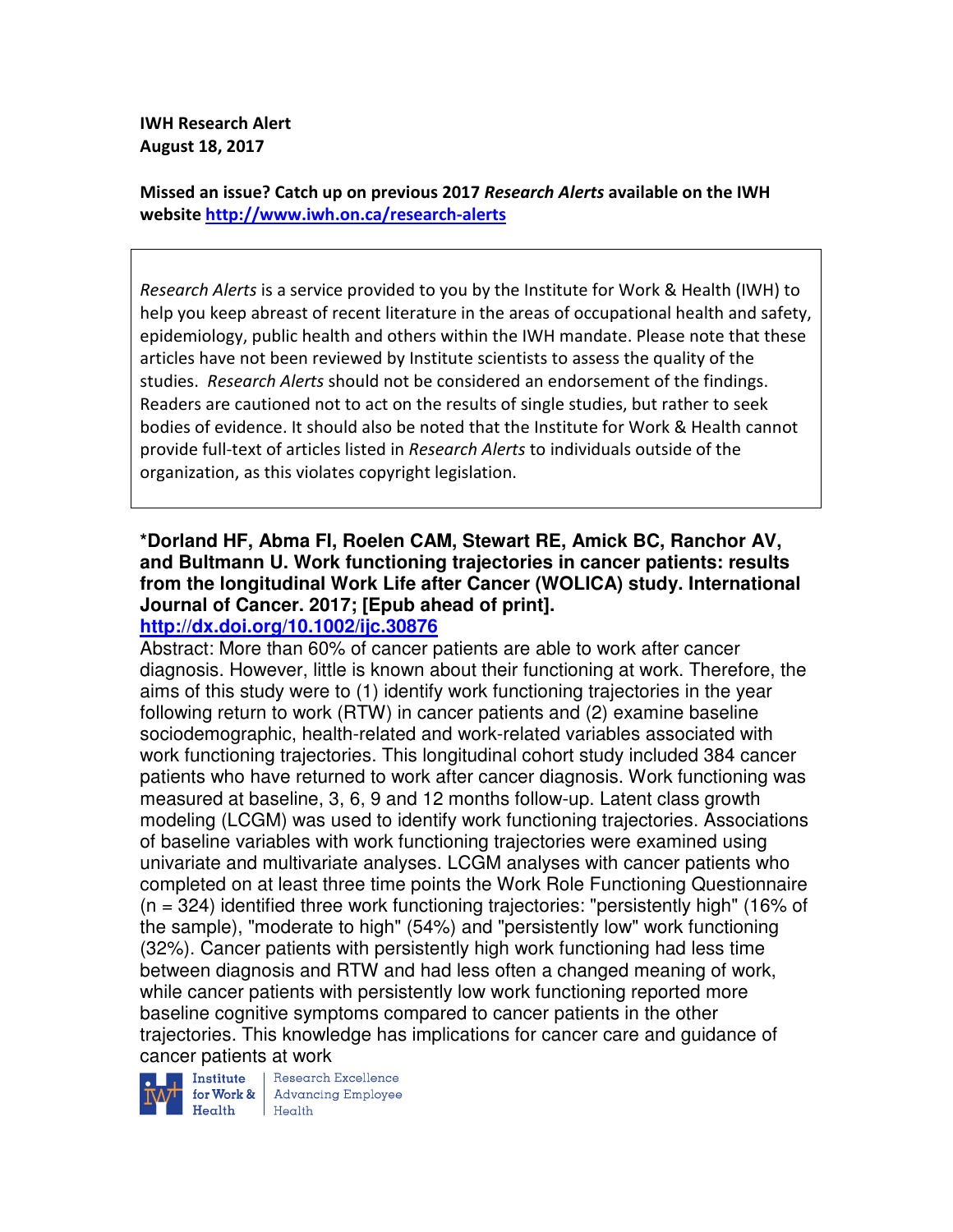**Akkarakittichoke N and Janwantanakul P. Seat pressure distribution characteristics during 1 hour sitting in office workers with and without chronic low back pain. Safety and Health at Work. 2017; 8(2):212-219. http://dx.doi.org/10.1016/j.shaw.2016.10.005 [open access]** Abstract: BACKGROUND: Low back pain (LBP) is a major problem for office workers. Individuals adopting poor postures during prolonged sitting have a considerably increased risk of experiencing LBP. This study aimed to investigate seat pressure distribution characteristics, i.e., average pressure, peak pressure ratio, frequency of postural shift, and body perceived discomfort (BPD), during 1 hour of sitting among office workers with and without chronic LBP. METHODS: Forty-six participants (chronic LBP = 23, control = 23) typed a standardized text passage at a computer work station for an hour. A seat pressure mat device was used to collect the seat pressure distribution data. Body discomfort was assessed using the Body Perceived Discomfort scale. RESULTS: Office workers with chronic LBP sat significantly more asymmetrically than their healthy counterparts. During 1-hour sitting, all workers appeared to assume slumped sitting postures after 20 minutes of sitting. Healthy workers had significantly more frequent postural shifts than chronic LBP workers during prolonged sitting. CONCLUSION: Different sitting characteristics between healthy and chronic LBP participants during 1 hour of sitting were found, including symmetry of sitting posture and frequency of postural shift. Further research should examine the roles of these sitting characteristics on the development of LBP

**Choe C and Baldwin ML. Duration of disability, job mismatch and employment outcomes. Applied Economics. 2017; 49(10):1001-1015. http://dx.doi.org/10.1080/00036846.2016.1210767** 

**Ervasti J, Joensuu M, Pentti J, Oksanen T, Ahola K, Vahtera J, Kivimaki M, and Virtanen M. Prognostic factors for return to work after depressionrelated work disability: a systematic review and meta-analysis. Journal of Psychiatric Research. 2017; 95:28-36.** 

## **http://dx.doi.org/10.1016/j.jpsychires.2017.07.024**

Abstract: Knowledge about factors influencing return to work (RTW) after depression-related absence is highly relevant, but the evidence is scattered. We performed a systematic search of PubMed and Embase databases up to February 1, 2016 to retrieve cohort studies on the association between various predictive factors and return to work among employees with depression for review and meta-analysis. We also analyzed unpublished data from the Finnish Public Sector study. Most-adjusted estimates were pooled using fixed effects meta-analysis. Eleven published studies fulfilled the eligibility criteria, representing 22 358 person-observations from five different countries. With the additional unpublished data from the 14 101 person-observations from the Finnish Public Sector study, the total number of person-observations was 36 459. The pooled estimates were derived from 2 to 5 studies, with the number of



Research Excellence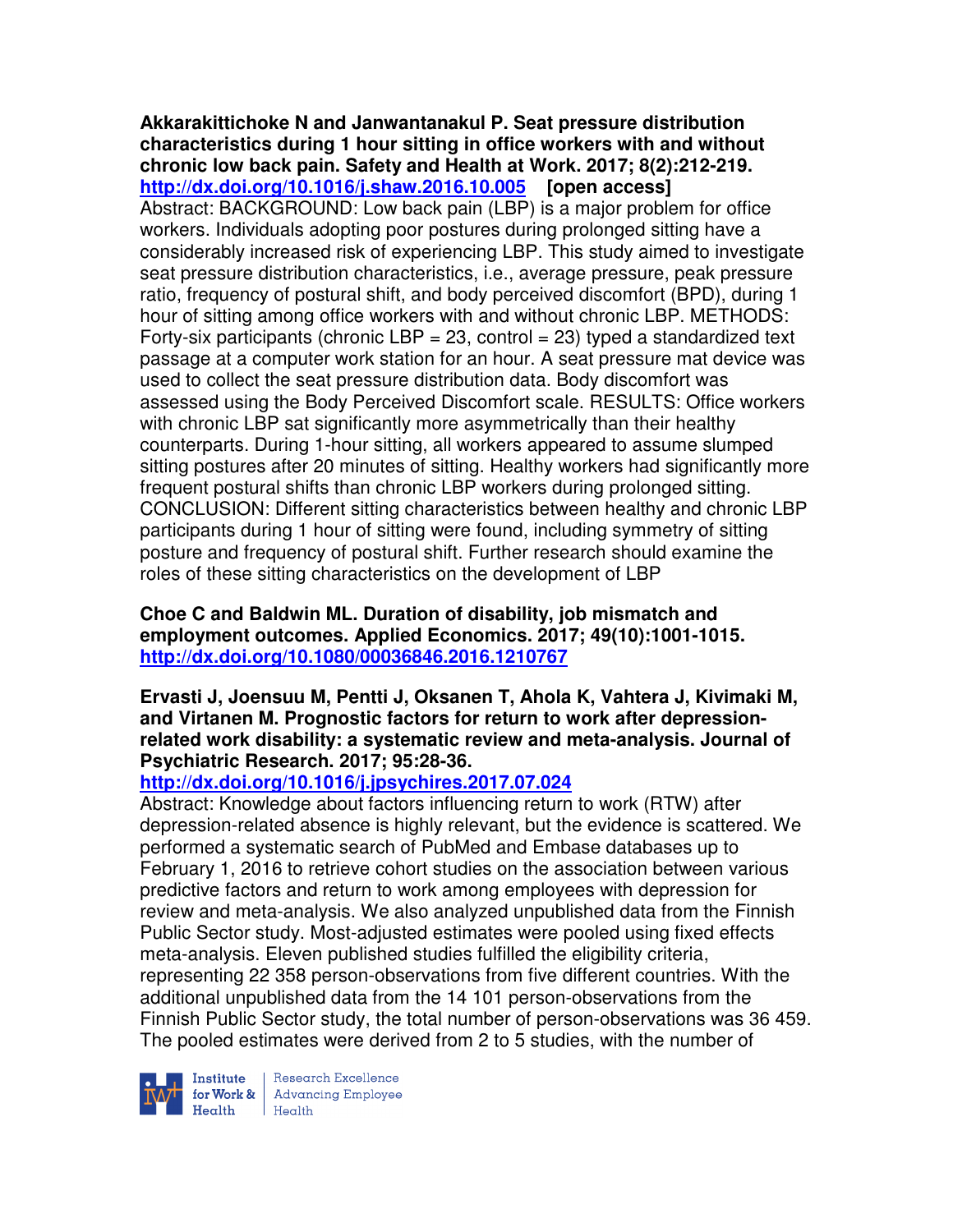observations ranging from 260 to 26 348. Older age (pooled relative risk [RR] 0.95; 95% confidence interval [CI] 0.84-0.87), somatic comorbidity (RR = 0.80, 95% CI 0.77-0.83), psychiatric comorbidity (RR = 0.86, 95% CI 0.83-0.88) and more severe depression  $(RR = 0.96, 95\% \text{ Cl } 0.94-0.98)$  were associated with a lower rate of return to work, and personality trait conscientiousness with higher (RR = 1.06, 95% CI 1.02-1.10) return to work. While older age and clinical factors predicted slower return, significant heterogeneity was observed between the studies. There is a dearth of observational studies on the predictors of RTW after depression. Future research should pay attention to quality aspects and particularly focus on the role of workplace and labor market factors as well as individual and clinical characteristics on RTW

**Kulas JT, Robinson DH, Kellar DZ, and Smith JA. Nonresponse in organizational surveying: attitudinal distribution form and conditional response probabilities' impact on patterns of bias. Public Opinion Quarterly. 2017; 81(2):401-421.** 

**http://dx.doi.org/10.1093/poq/nfw054** 

### **Lavin RA, Kalia N, Yuspeh L, Barry JA, Bernacki EJ, and Tao XG. Work enabling opioid management. Journal of Occupational & Environmental Medicine. 2017; 59(8):761-764.**

**http://dx.doi.org/10.1097/JOM.0000000000001080** 

Abstract: OBJECTIVE: This study describes the relationship between opioid prescribing and ability to work. METHODS: The opioid prescription patterns of 4994 claimants were studied. Three groups were constructed: 1) at least 3 consecutive months prescribed (chronic opioid therapy; COT); 2) less than 3 consecutive months prescribed (acute opioid therapy; AOT); and 3) no opioids prescribed. Variables included sex, age, daily morphine equivalent dose (MED), days opioids were prescribed, temporary total days (TTDs), and medical/indemnity/total costs. RESULTS: The COT versus AOT claimants had higher opioid costs (\$8618 vs \$94), longer TTD (636.2 vs 182.3), and average MED (66.8 vs 34.9). Only 2% of the COT cohort were not released to work. Fiftyseven percent of patients in the COT category (64 of 112) were released to work while still receiving opioids. CONCLUSION: COT does not preclude ability to work when prescribing within established guidelines

**Mohammadfam I, Kamalinia M, Momeni M, Golmohammadi R, Hamidi Y, and Soltanian A. Evaluation of the quality of occupational health and safety management systems based on key performance indicators in certified organizations. Safety and Health at Work. 2017; 8(2):156-161.** 

**http://dx.doi.org/10.1016/j.shaw.2016.09.001 [open access]**

Abstract: BACKGROUND: Occupational Health and Safety Management Systems are becoming more widespread in organizations. Consequently, their effectiveness has become a core topic for researchers. This paper evaluates the performance of the Occupational Health and Safety Assessment Series 18001<br>D. In Institute | Research Excellence



**for Work &** Advancing Employee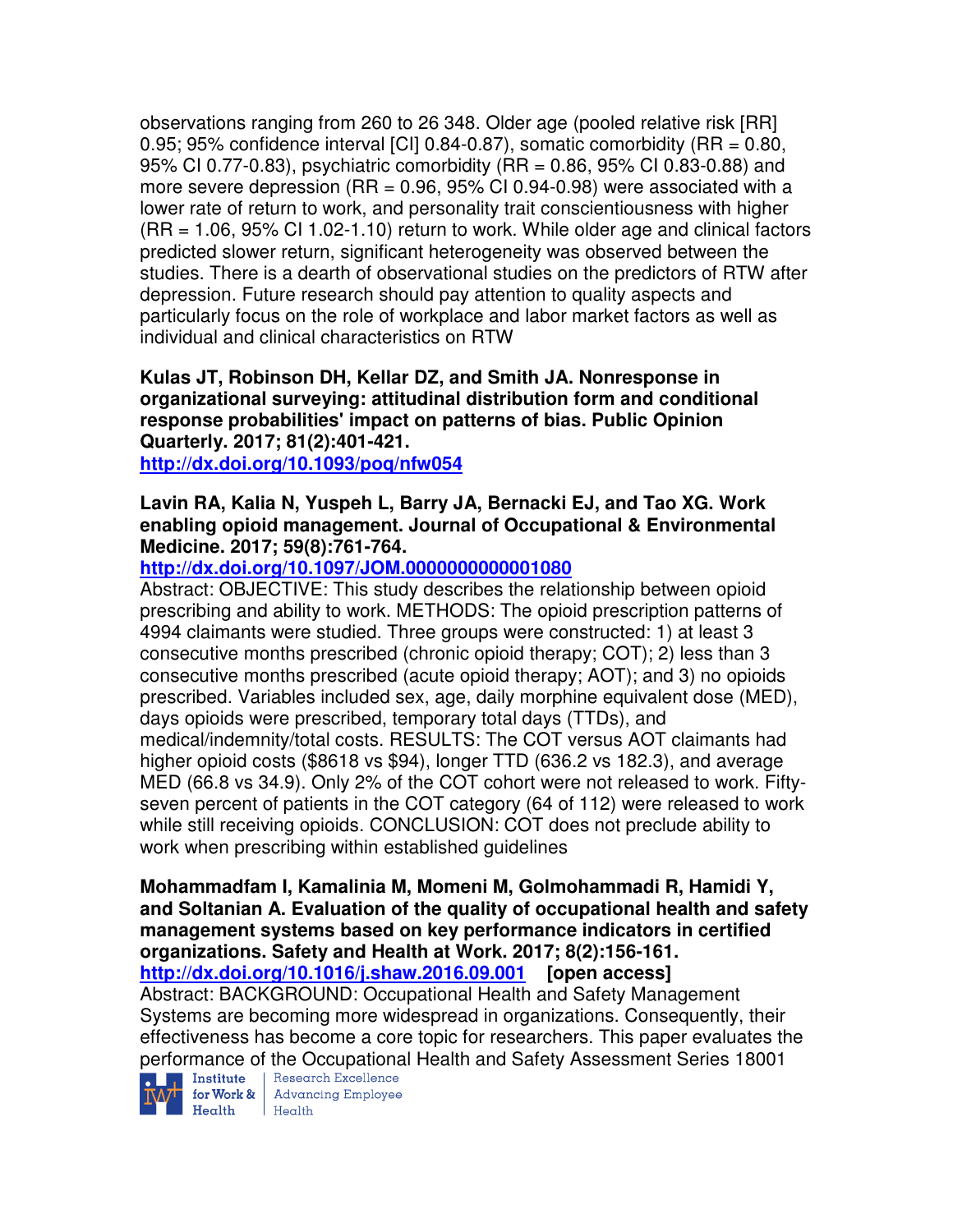specification in certified companies in Iran. METHODS: The evaluation is based on a comparison of specific criteria and indictors related to occupational health and safety management practices in three certified and three noncertified companies. RESULTS: Findings indicate that the performance of certified companies with respect to occupational health and safety management practices is significantly better than that of noncertified companies. CONCLUSION: Occupational Health and Safety Assessment Series 18001-certified companies have a better level of occupational health and safety; this supports the argument that Occupational Health and Safety Management Systems play an important strategic role in health and safety in the workplace

#### **Soer R, Vroomen P, Stewart R, Coppes M, Stegeman P, Dijkstra P, and Reneman M. Factor analyses for the Orebro Musculoskeletal Pain Questionnaire for working and nonworking patients with chronic low back pain. Spine Journal. 2017; 17(4):603-609.**

**http://dx.doi.org/10.1016/j.spinee.2016.11.018 [open access]** Abstract: BACKGROUND CONTEXT: The Orebro Musculoskeletal Pain Questionnaire (OMPQ) has good psychometric properties to predict return to work in patients with acute low back pain. Although it is used in patients with chronic back pain and nonworkers, there is no evidence on the factor structure of the OMPQ in these populations. This is deemed an important prerequisite for future prediction studies. PURPOSE: This study aimed to analyze the factor structure of the OMPQ in working and nonworking patients with chronic back pain. STUDY DESIGN/SETTING: This is a cross-sectional study in a universitybased spine center. PATIENT SAMPLE: The patient sample consists two cohorts of working and nonworking adult patients (>18 years) with specific and nonspecific chronic back pain. OUTCOME MEASURES: The Orebro Musculoskeletal Pain Questionnaire. METHODS: Exploratory factor analysis (EFA) and confirmatory factor analysis (CFA) were performed in working (N=557) and nonworking (N=266) patients for three, four, five, and six factors identified in literature. A goodness of fit index was calculated by a chi-square. Root mean square error of approximation (RMSEA) was calculated, and the number of factors identified was based on RMSEA values <.05. A Tucker-Lewis index (TLI) and a normed fit index (NFI) >0.90 are considered to indicate acceptable fit. RESULTS: In working patients, a five-factor solution had the best fit (RMSEA<0.05; NFI and TLI >0.90), but substantial adaptations should be made to get proper fit (removal of the work-related items). In nonworking patients, a four-factor analysis had the best fit (RMSEA<0.05). For both samples, items related to duration could not fit in the overall model. CONCLUSIONS: Factor structure of the OMPQ was not confirmed in working and nonworking patients with chronic back pain. Substantial adaptations should be made to obtain a factor structure with acceptable fit

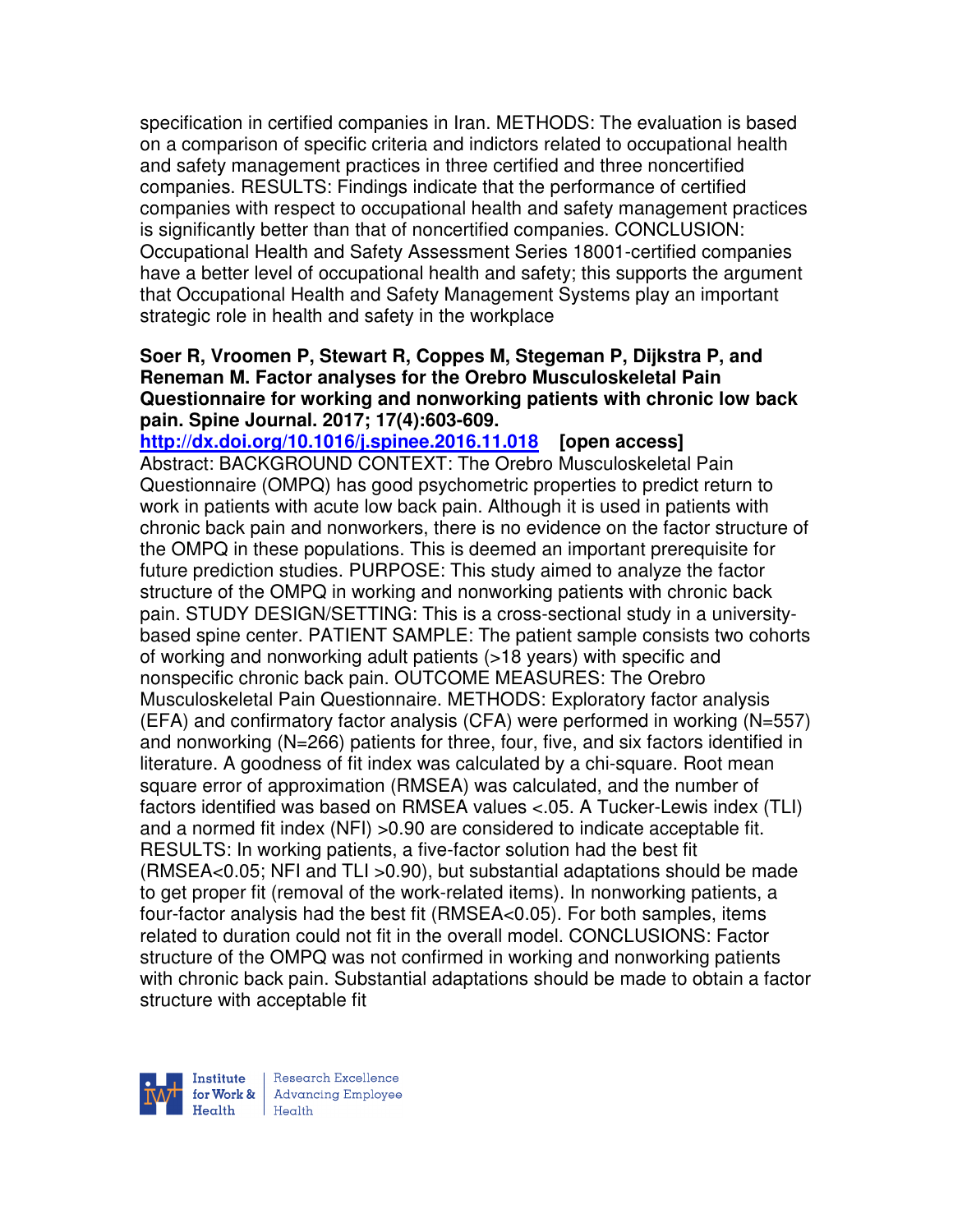**Sturgis P, Williams J, Brunton-Smith I, and Moore J. Fieldwork effort, response rate, and the distribution of survey outcomes: a multilevel metaanalysis. Public Opinion Quarterly. 2017; 81(2):523-542. http://dx.doi.org/10.1093/poq/nfw055** 

## **Suman A, Bostick GP, Schopflocher D, Russell AS, Ferrari R, Battie MC, Hu R, Buchbinder R, and Gross DP. Long-term evaluation of a Canadian back pain mass media campaign. European Spine Journal. 2017; [Epub ahead of print].**

### **http://dx.doi.org/10.1007/s00586-017-5249-6**

Abstract: PURPOSE: This paper evaluates the long-term impact of a Canadian mass media campaign on general public beliefs about staying active when experiencing low back pain (LBP). METHODS: Changes in beliefs about staying active during an episode of LBP were studied using telephone and web-based surveys. Logistic regression analysis was used to investigate changes in beliefs over time and the effect of exposure to campaign messaging. RESULTS: The percentage of survey respondents agreeing that they should stay active through LBP increased annually from 58.9 to ~72.0%. Respondents reporting exposure to campaign messaging were statistically significantly more likely to agree with staying active than respondents who did not report exposure to campaign messaging (adjusted OR,  $95\%$  CI = 1.96, 1.73-2.21). CONCLUSION: The mass media campaign had continued impact on public LBP beliefs over the course of 7 years. Improvements over time were associated with exposure to campaign messaging

#### **Taylor JA, Widman SA, James SJ, Green-McKenzie J, McGuire C, and Harris EJ. Time well spent: patient industry and occupation data collection in emergency departments. Journal of Occupational & Environmental Medicine. 2017; 59(8):742-745.**

**http://dx.doi.org/10.1097/JOM.0000000000001088 [open access]** Abstract: OBJECTIVE: No comprehensive national system tracking work-related diseases and injuries exists in the United States. Industry and occupation (I/O) are the missing data elements that would make existing healthcare data useful for occupational health. The authors previously petitioned the National Uniform Billing Committee (NUBC) to adopt I/O standards for states to consider during their healthcare data rulemaking processes. METHODS: The NUBC asked for a pilot study to ascertain the potential burden. The time and cost to ask I/O questions in two hospital emergency departments was evaluated. RESULTS: Asking four I/O questions required 48 seconds on average and cost between \$520 and \$623 per Registrar per year. The annual cost for the two hospitals to gather I/O on every patient was \$4160 and \$15,000. CONCLUSIONS: We conclude no undue burden compared with the estimated \$250 billion cost of occupational illnesses and injuries

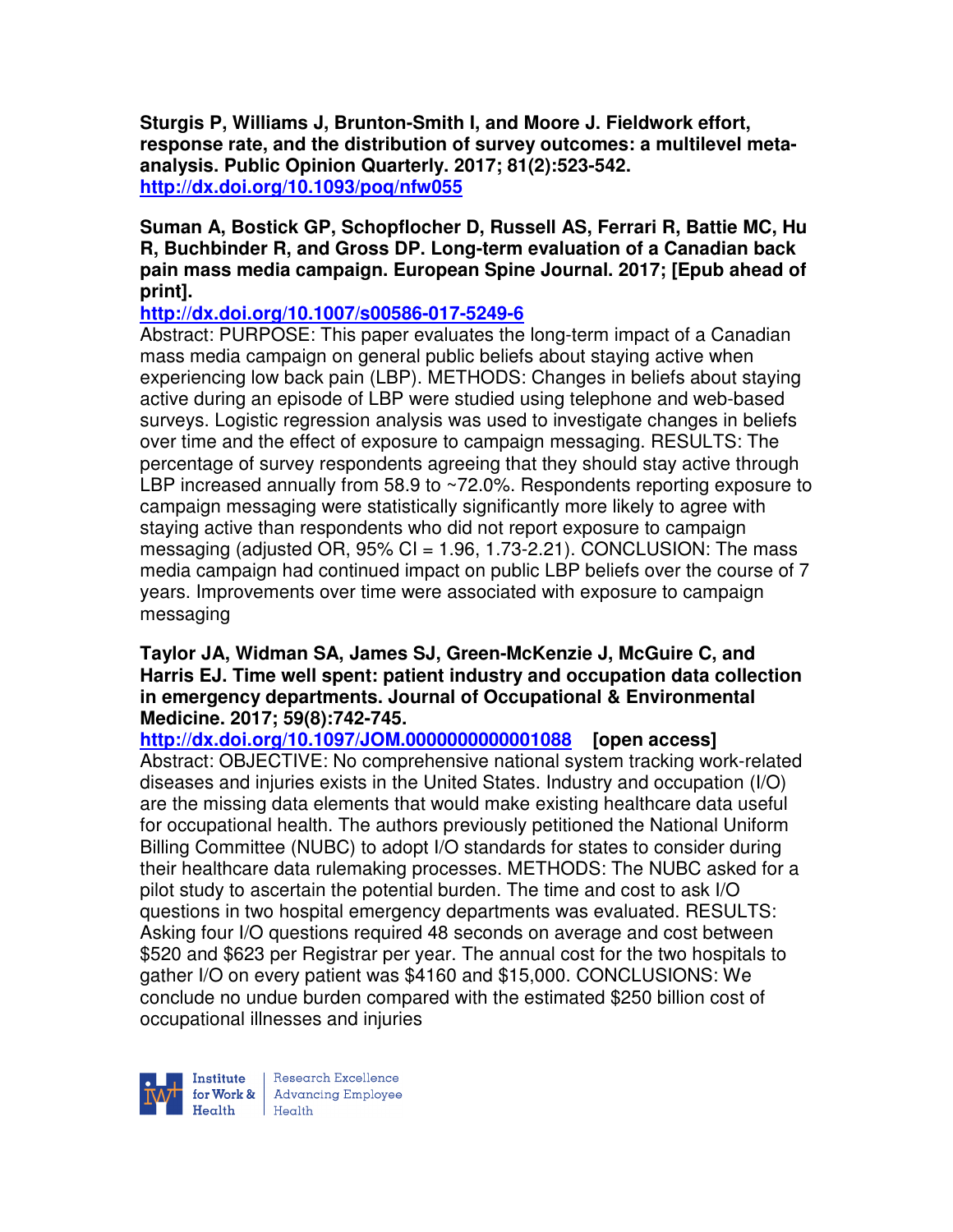## **Tsuboi Y, Murata S, and Ono R. Is active commuting to work related to work performance among male office workers? Journal of Occupational & Environmental Medicine. 2017; 59(8):712-715.**

**http://dx.doi.org/10.1097/JOM.0000000000001064** 

Abstract: OBJECTIVE: This study aimed to elucidate the association between active commuting to work (ACW) and work performance among male office workers. METHODS: This cross-sectional study included 331 male office workers (age 44.0 +/- 11.5 years), with ACW assessed on a self-reported questionnaire and then categorized into non-ACW (0 to 19 minutes) and ACW (>/=20 minutes). Work performance [World Health Organization Health and Work Performance Questionnaire (HPQ)] was categorized as high (>/=50) and low (<50). Multiple logistic regression models were used to examine the association between ACW and HPQ. RESULTS: We found that 42.2% respondents adopted ACW. After adjusting for demographic data, lifestyle factors, and depressive symptoms, ACW was significantly associated with high HPQ (odds ratio: 2.43; 95% confidence interval: 1.30 to 4.54). CONCLUSIONS: In male office workers, ACW was independently associated with higher work performance

## **Verbeek J, Mischke C, Robinson R, Ijaz S, Kuijer P, Kievit A, Ojajarvi A, and Neuvonen K. Occupational exposure to knee loading and the risk of osteoarthritis of the knee: a systematic review and a dose-response metaanalysis. Safety and Health at Work. 2017; 8(2):130-142.**

**http://dx.doi.org/10.1016/j.shaw.2017.02.001 [open access]**

Abstract: BACKGROUND: Osteoarthritis of the knee is considered to be related to knee straining activities at work. The objective of this review is to assess the exposure dose-response relation between kneeling or squatting, lifting, and climbing stairs at work, and knee osteoarthritis. METHODS: We included cohort and case-control studies. For each study that reported enough data, we calculated the odds ratio (OR) per 5,000 hours of cumulative kneeling and per 100,000 kg of cumulative lifting. We pooled these incremental ORs in a random effects meta-analysis. RESULTS: We included 15 studies (2 cohort and 13 casecontrol studies) of which nine assessed risks in more than two exposure categories. We considered all but one study at high risk of bias. The incremental OR per 5,000 hours of kneeling was 1.26 (95% confidence interval 1.17-1.35, 5 studies, moderate quality evidence) for a log-linear exposure dose-response model. For lifting, there was no exposure dose-response per 100,000 kg of lifetime lifting (OR 1.00, 95% confidence interval 1.00-1.01). For climbing, an exposure dose-response could not be calculated. CONCLUSION: There is moderate quality evidence that longer cumulative exposure to kneeling or squatting at work leads to a higher risk of osteoarthritis of the knee. For other exposure, there was no exposure dose-response or there were insufficient data to establish this. More reliable exposure measurements would increase the quality of the evidence